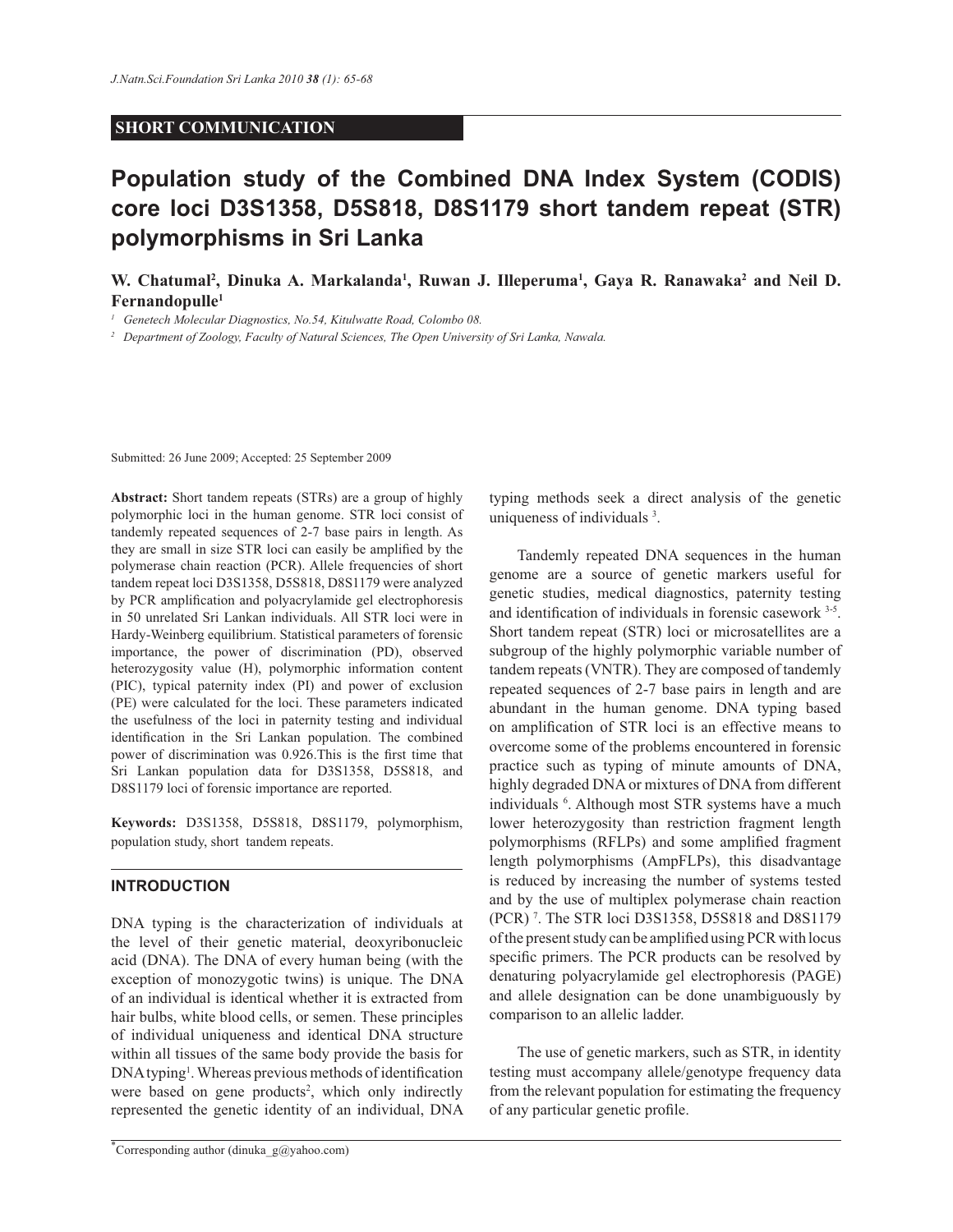| STR locus | Chromosomal location | Repeat motif | Product size (bp) |
|-----------|----------------------|--------------|-------------------|
| D3S1358   | 3p                   | TCTA complex | 99-147            |
| D5S818    | 5q23.3-32            | AGAT         | 129-177           |
| D8S1179   | 8q                   | TCTA complex | 157-209           |

**Table 1:** Description of the three loci

In Sri Lanka, currently eleven autosomal STR loci are used for human identity testing. They are CSF1PO, TPOX, TH01, D16S539, D7S820, D13S317, FESFPS, F13A, F13B, vWA and LPL. These eleven autosomal STRs studied are highly polymorphic and are widely used in human identification in Sri Lanka for paternity testing as well as forensic DNA analysis. The allelic frequencies for these STR loci have been calculated and databases have been established for the Sri Lankans <sup>8,9</sup>.

 The Federal Bureau of Investigation (FBI) of the United States of America has been a leader in developing DNA typing technology for use in the identification of perpetrators of violent crime. In 1997, the FBI announced the selection of 13 STR loci to constitute the core of the United States national database, CODIS which stands for Combined DNA Index System. All CODIS STRs are tetrameric repeat sequences and are namely, CSF1PO, D3S1358, D5S818, D7S820, D8S1179, D13S317, D16S539, D18S51, D21S11, FGA TH01, TPOX vWA and AMEL <sup>10</sup>. Only seven of the above loci are in the Sri Lankan allelic database and thus being used for DNA based paternity testing and human identification.

 The present study is the first application of STR typing of three CODIS loci D3S1358, D5S818, D8S1179 in a sample of Sri Lankans. These new STR sites will further enhance the accuracy of human identification and paternity testing in Sri Lanka. The present study has evaluated the informativeness of these genetic markers and their suitability to identify Sri Lankan individuals by DNA typing technology and has formulated a preliminary allelic frequency database which can be used to express a chance match in DNA based forensic case work.

## **METHODS AND MATERIALS**

Human blood samples were taken after obtaining informed written consent from 50 unrelated Sri Lankan donors. Whole blood was obtained by venipuncture and collected into acid citrate dextrose anticoagulant. DNA was extracted by the Chelex-100 method<sup>11</sup>.

 Amplification of D3S1358, D5S818 and D8S1179 loci (Table 1) was carried out in a GeneAmp 2400 (Applied Biosystems, USA) Thermal Cycler in 25 µL reaction volumes containing 10 mM Tris HCl, 50 mM KCl, 1.5 mM  $MgCl<sub>2</sub>$ , 0.1% Triton-100, 0.2 mg/mL BSA or gelatin, 0.2 mM of each dNTP, 200 µM of each primer and 0.75 u of Taq DNA polymerase. The reactions were subjected to initial denaturation at 96  $^{\circ}$ C for 2 min; 10 cycles of denaturation at 94  $\rm{^0C}$  for 1min; primer annealing at 64  $\rm{^0C}$ for 1min; and primer extension at 70  $^{\circ}$ C for 1.5 min. PCR was continued with a further 20 cycles of denaturation at 90 °C for 1 min; primer annealing at 64 °C for 1 min; and primer extension at 70 °C for 1.5 min (Promega Technical manual, 1998).

The PCR product  $(12.5 \text{ µL})$  was mixed with  $2.5 \text{ µL}$ of loading dye (10 mM NaOH, 95% formamide, 0.05% bromophenol blue and 0.05% xylene cyanol) and denatured at 95 °C for 2 min and loaded into denaturing polyacrylamide gels (6%, 37 cm long and 0.4 mm thick) containing 7 M urea and 0.5X Tris-Borate-EDTA buffer. Electrophoresis was carried out on a GibcoBRL S2001 electrophoresis apparatus (Life Technologies). The conditions of electrophoresis were set at a constant power of 50 W at ambient temperature <sup>12</sup>.

 Silver staining was carried out using the DNA silver staining system according to the manufacturer's recommendations (Promega Technical manual 1998). Allelic ladders were constructed by mixing alleles with varying lengths obtained from a randomly selected set of individuals. The exact size length of the alleles in

**Table 2:** Allele frequency distribution

| Allele | Frequency |        |         |  |  |
|--------|-----------|--------|---------|--|--|
|        | D3S1358   | D5S818 | D8S1179 |  |  |
| 8      |           |        | $1.1\%$ |  |  |
| 9      |           | 3.1%   | $1.1\%$ |  |  |
| 10     |           | 10.4%  | 17.0%   |  |  |
| 11     |           | 33.3%  | $9.1\%$ |  |  |
| 12     |           | 37.5%  | $8.0\%$ |  |  |
| 13     |           | 12.5%  | $9.1\%$ |  |  |
| 14     | 7.1%      | 3.1%   | 29.5%   |  |  |
| 15     | 31.6%     |        | 17.0%   |  |  |
| 16     | 30.6%     |        | $8.0\%$ |  |  |
| 17     | 22.4%     |        |         |  |  |
| 18     | 8.2%      |        |         |  |  |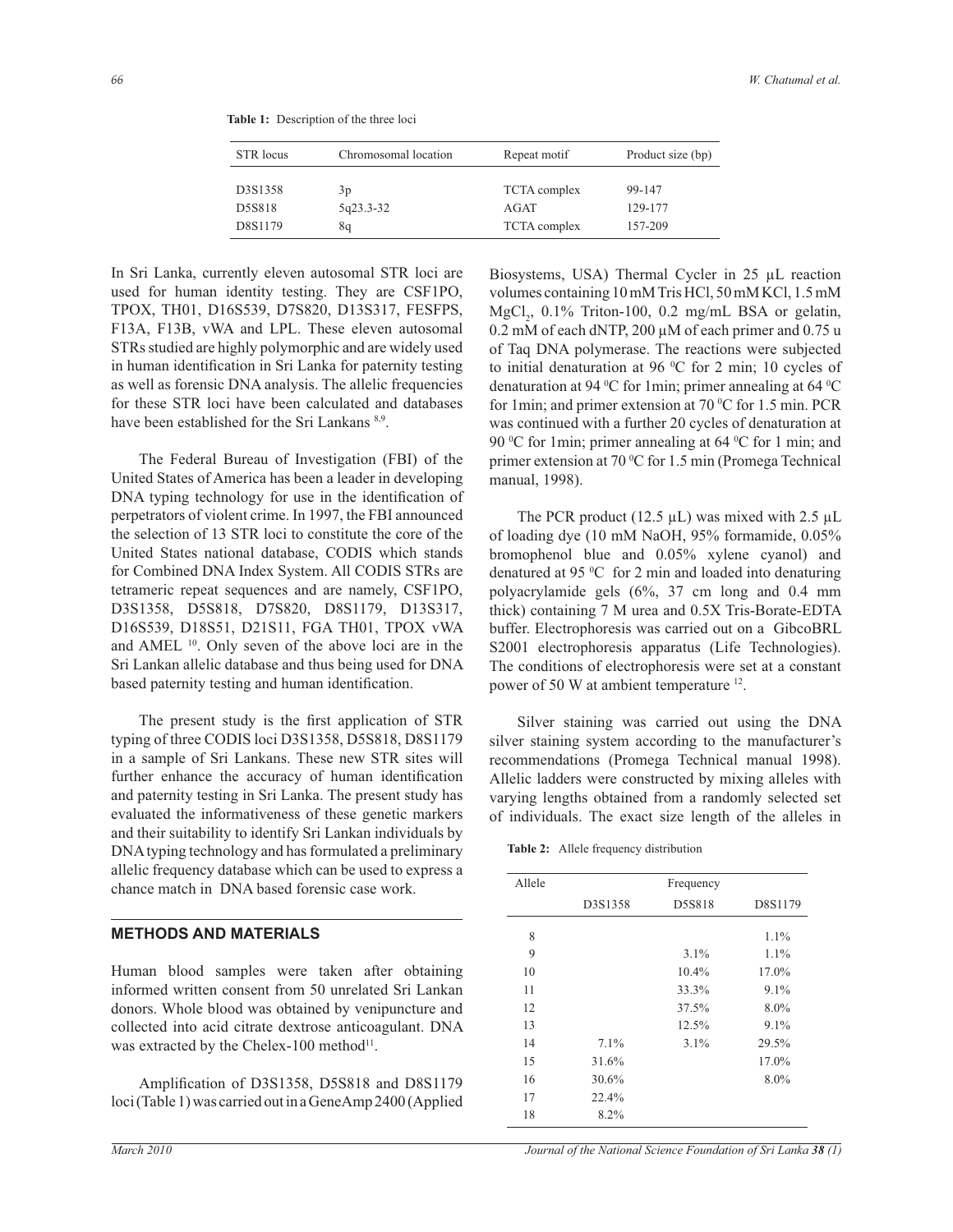|  |  |  | Table 3: Summary of statistically important data |
|--|--|--|--------------------------------------------------|
|--|--|--|--------------------------------------------------|

|                         | D3S1358  | D5S818 | D8S1179  |
|-------------------------|----------|--------|----------|
| Forensic                |          |        |          |
| Matching probability    | 0.115    | 0.139  | 0.074    |
| Expressed as $1$ in     | 8.7      | 7.2    | 13.4     |
| Power of discrimination | 0.885    | 0.861  | 0.926    |
| <b>PIC</b>              | 0.70     | 0.67   | 0.80     |
| Power of exclusion      | 0.306    | 0.546  | 0.768    |
| Typical paternity index | 1.29     | 2.18   | 4.40     |
| Allele frequencies      |          |        |          |
| Homozygotes             | 38.8%    | 22.9%  | $11.4\%$ |
| Heterozygotes           | $61.2\%$ | 77.1%  | 88.6%    |
| Total alleles           | 98       | 96     | 88       |

the ladders were determined upon validation against a universal known size marker (K562) (Promega Corporation, USA), and allele designations were determined by comparison of sample fragments with those of the constructed allelic ladder. Allele designations of each samples were made according to recommendations of the DNA Commission of the International Society of Forensic Haemogenetics<sup>13</sup>.

 Statistical parameters of forensic importance, the power of discrimination (PD)<sup>2</sup> polymorphism information content (PIC)<sup>14</sup>, typical paternity index (PI)<sup>15</sup> and power of exclusion (PE)<sup>16</sup> for each locus were determined using the PowerStats computer programme from the Promega Corporation<sup>17</sup>.

# **RESULTS AND DISCUSSION**

The distribution of observed allele frequencies for the three loci is shown in Table 2. PD, PIC, PI and PE are listed in Table 3.

 In the tested Sri Lankan population the most common alleles were allele 15 for D3S1358 (f=0.316), allele 12 for D5S818 (f=0.375) and allele 14 for D8S1179 (f=0.295).

 The PIC values show that all three loci were highly informative (PIC>0.5). The PD values for the present loci showed a high power of discrimination ranging from 0.885 to 0.926. The combined power of discrimination for the three loci was 0.9988. Several more loci that show random association with the present STR loci need to be typed to increase the significance of any match.

 The PI is a means of presenting the genetic odds in favour of paternity given the genotypes for the mother, the child and the putative father<sup>15</sup>. The combined typical paternity index for the three loci was 12.37. An

alternative value used in paternity analyses is the PE <sup>16</sup> . The combined power of exclusion for the three loci was 0.1283.

## **CONCLUSION**

A preliminary Sri Lankan population database has been established for the STR loci D3S1358, D5S818 and D8S1179. The observed allele frequencies may be used to estimate genotype frequencies and the product rule used to calculate combined genotype frequencies across loci in this population. It is clear that after appropriate validation work, the use of these highly polymorphic STR loci will provide a useful tool for forensic identification, and paternity testing in Sri Lanka, and confirm the versatility and robustness of STRs. All three loci studied were highly informative (PIC>0.5) and therefore these loci can be used for DNA based identification of individuals of the Sri Lankan population.

#### **References**

- 1. Edwards A., Civitello A., Hammond H.A. & Caskey C.T. (1991). DNA typing and genetic mapping with trimeric and tetrameric tandem repeats. *American Journal of Human Genetics* **49**(4):746-756.
- 2. Jones. D.A. (1972). Blood samples: probabilities of discrimination. *Journal of the Forensic Science Society*. **12**(2):355-359.
- 3. Jobling M.A. & Gill P. (2004). Encoded evidence: DNA in forensic analysis. *Nature Reviews Genetics* **5**(10):739–51.
- 4. Hammond H.A., Jin L., Zhong Y., Caskey C.T. & Chakraborty R. (1994). Evaluation of 13 short tandem repeat loci for use in personal identification applications. *American Journal of Human Genetics* **55**(1):175-89.
- 5. Busque L., Desmarais D., Provost S., Schumm J.W., Zhong Y. & Chakraborty R. (1997). Analysis of allele distribution for six short tandem repeat loci in the French Canadian population of Quebec. *Journal of Forensic Science* **42**(6) :1147-1153.